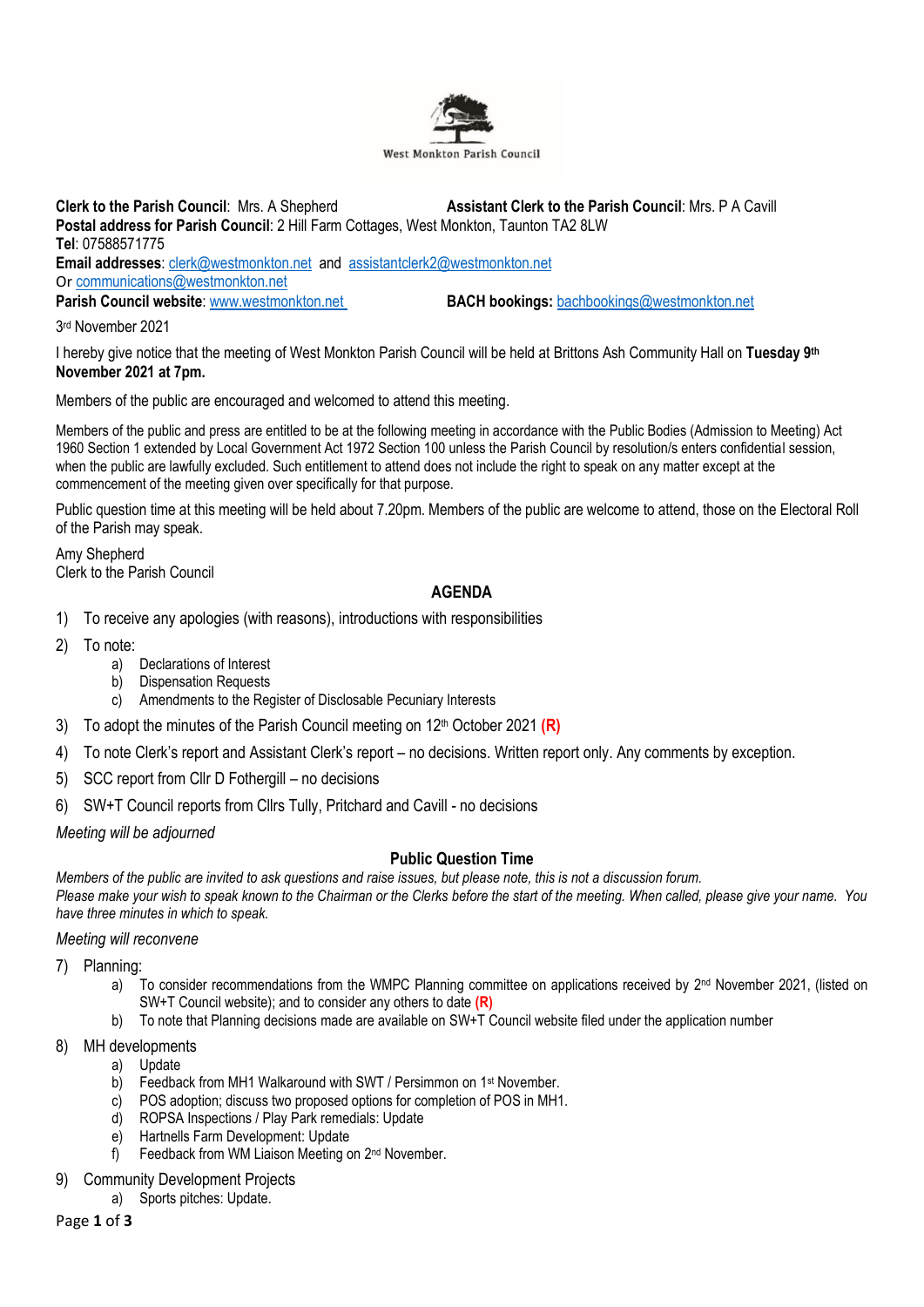- b) Small Improvement Scheme Project: Update
- c) CIL Projects:
	- Footpaths / Renewing gates and stiles: Update
	- Aginhills Footpath Diversion: Update
	- Speed Indicator Device: Update. Memorandum of Understanding; authorisation to sign **(R)**

#### 10) Community

- a) Update; Cllr Elliston
- b) Community Survey: Update
- d) Community Funding Application: Update
- 11) Environmental
	- a) Climate Action Programme for the Parish
	- b) Land next to Old West Monkton Primary School update
	- c) SWT Free Trees update

## 12) Local Government Re-Organisation

- a) Update
- b) Community Governance Review to form Taunton Town Council; update
- 13) Reports, including recent developments, matters to consider and decisions to be made:
	- a) Bathpool Flood Warden: Mr Kevin Perry
		- b) NP Delivery Group Chairman: Mr K Tutill / Assistant Clerk; Update.
		- c) Councillors with roles of responsibility (not all Councillors will have a report to make)
			- Footpaths: Cllr Gage BACH: Cllr Gage Allotments: Cllr Haskins (Clerk) Highways: Cllr Besley Water Resilience: Cllrs Cavill and Hall Safe Routes to School: Cllr Tully Public Open Spaces, Recreation and Children's Play Areas: Cllr Hope Transportation: Cllr Elliston
		- d) Communications Report: Update Clerk.
		- e) GDPR Nothing to report.
		- f) WMPC Chairman: Cllr Haskins.

Representatives on outside bodies/Response to Consultations:

- g) West Monkton Village Hall Management Committee; Cllr Tully to report
- h) The Spital Trust: Cllr Ellis to report.
- i) Any other events at which WMPC was represented
- j) Consultation responses to be developed / approved for submission: None
- 14) Asset Register up to date
- 15) Parish Council Vision and Objectives consider / approve **(R)**
- 16) Finance
	- a) BACH Finance to 31<sup>st</sup> October 2021
	- b) Reclassification of WMPC
	- c) Quotes **(R)**
	- d) To receive receipts and payments, approve payments **(R)**
	- e) To note bank reconciliation and budget check
	- f) Bank accounts
- 17) Other matters for report only items for discussion no decision
	- a) Items for next meeting agenda by Monday 6<sup>th</sup> December 2021

# **Confidential Session:**

- 18) Country Park- Update. Report from CP Working Group meeting. Lease update. MOU update. Draft agreement between WMPC and CFPC. Resolutions may be required **(R)**
- 19) Dates of forthcoming meetings:

**Parish Council: Second Tuesday** in the month 2021: 14th Dec **Second Tuesday** in the month (Business focused meeting)  $2022: 11<sup>th</sup>$  Jan, 8<sup>th</sup> Feb, 8<sup>th</sup> Mar, 12<sup>th</sup> Apr, 10<sup>th</sup> May, 14<sup>th</sup> Jun, 12<sup>th</sup> Jul, 9<sup>th</sup> Aug, 13<sup>th</sup> Sep, 11<sup>th</sup> Oct, 8<sup>th</sup> Nov, 13<sup>th</sup> Dec. **Fourth Tuesday** in the month (Community / project focused meeting)